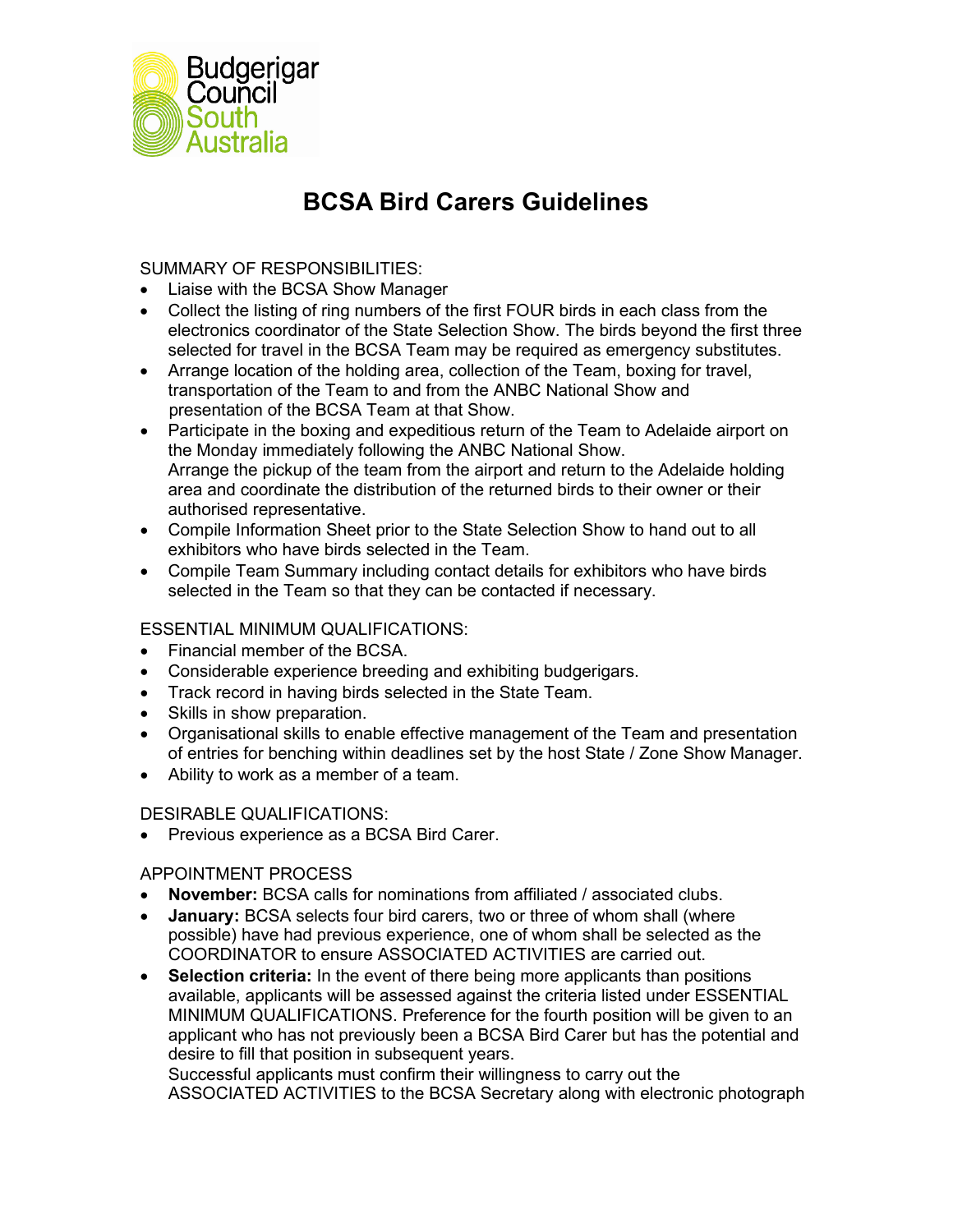for dispatch to the host State / Zone, for security purposes.

#### STATEMENT OF ASSOCIATED ACTIVITIES:

- Bird Carers to register for the ANBC National Show, book their accommodation within easy reach of the show venue, book flights (at least two if possible on the same flight), being mindful of the need for birds to arrive in time to feed and settle prior to lights out in the bird room.
- Make the bookings with the airline regarding transport of birds on the same flight as the Bird Carers as accompanied freight 90 days out from travel and establish and book return flights and times for the birds, either as freight, or as accompanied freight of any member of the BCSA (usually one or more of the Bird Carers) who are willing to undertake the task.
- **State Selection/Logan Shield:** Attend the state selection show, move the selected Team to the 'local' holding area or assist where necessary in relocating the Team to the holding area, noting that not all birds will be held in this location.
- Ensure that all selected birds, not held at the 'local' holding area, are organised to, and do, arrive at the holding area at a predetermined time as specified on the Information Sheet prior to departure of the team. This is facilitated by compiling a list of contact phone numbers for breeders with birds selected in the Team and handing out the Information Sheet compiled prior to the show to all the successful breeders detailing flight times and the collection and pickup arrangements.
- Ensure that travel boxes (with keys) are clean and prepared for travel.
- Early on the morning of departure to the Host City, box the birds, checking off the ring numbers. Bird Carers from outside the metropolitan area to arrange a proxy where necessary, to ensure that at least two fanciers are present to box the birds.
- **Transport the team to the airport.** Airport arrival between two hours and 90 minutes prior to departure, as deemed by the carrying airline company. Paperwork and two sets of keys to be taken by the bird carers to the show. One set of keys and paperwork to remain in Adelaide with the nominated recipient of birds if different from the Bird Carers returning from the ANBC Show.
- **When the show is held in South Australia**. Breeders **may** collect their birds directly from the Bird Carers at the venue after rings have been checked off at predetermined times subject to such arrangements being appropriate for the selected venue.
- **Upon arrival in the Host City**. Collect the Team from the freight terminal and at least one Carer to stay with the birds during transport from the airport to the show. Check off ring numbers as they are transferred from the carry cages to the holding cages.
- Distribute the Team across compartments in the holding cages for ease of locating and minimising disturbance during final show preparation, benching on the day of the show and boxing for the return journey.
- Provide as soon as possible water and seed, the latter in containers as well as spread on the floor of the holding cage to facilitate feeding and restoration of body weight after the flight. This to include high energy food such as oats. Otherwise, all feeding and watering protocols to be standard, as if the birds were in their home holding cages.
- Check birds regularly for signs of stress or incompatibility and react when the need arises to minimise all risks to the birds noting that routine veterinary inspections and assistance is provided at the venue.